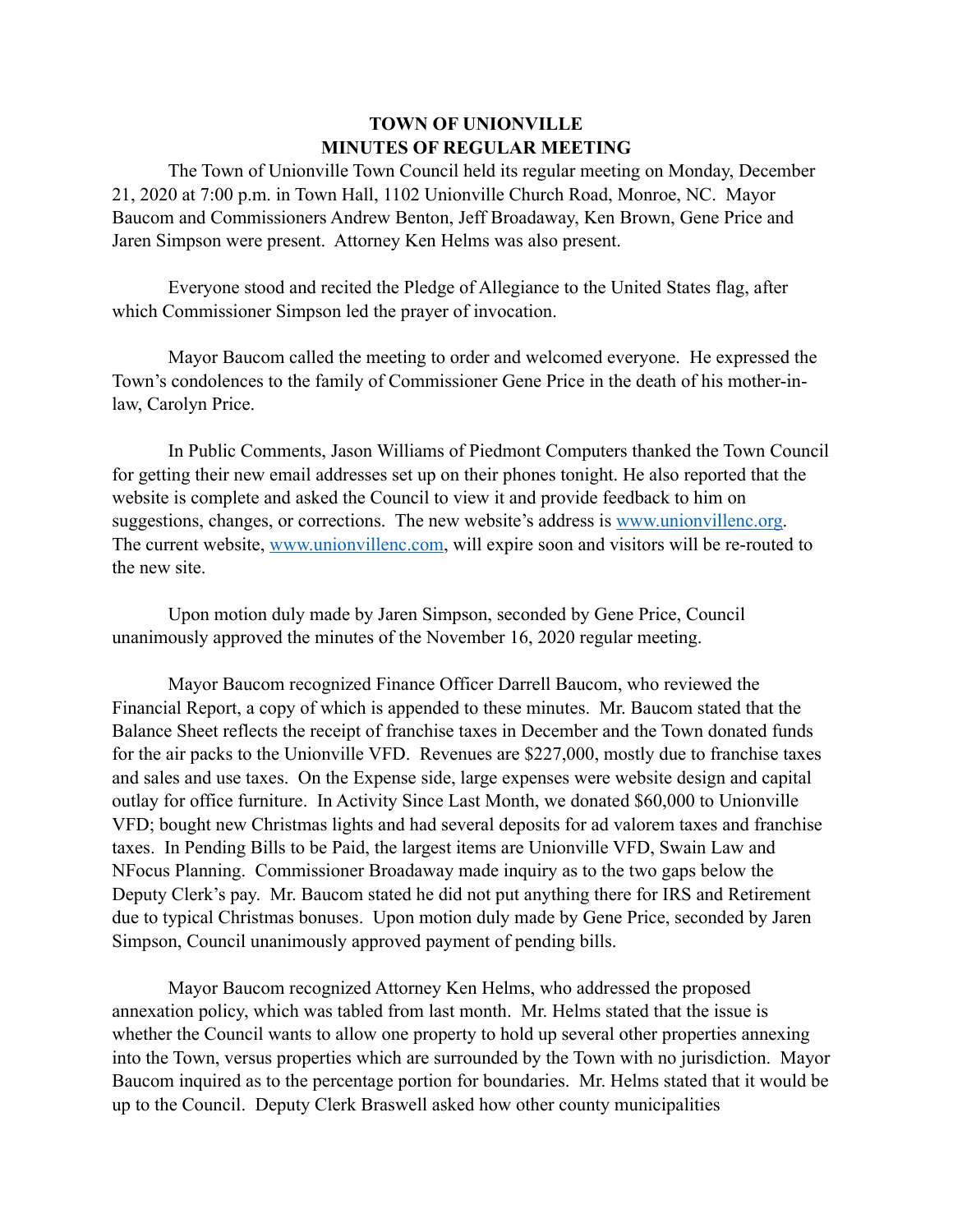handle this. Council asked that Clerk Gaddy contact other Union County clerks to inquire of their policies. Upon motion duly made by Jeff Broadaway, seconded by Andrew Benton, Council unanimously tabled this discussion until next month to allow staff to contact other municipalities.

 In considering School Choice Week Resolution, upon motion duly made by Andrew Benton, seconded by Ken Brown, Council unanimously approved adoption of this resolution, a copy of which is appended to these minutes.

 Upon motion duly made by Ken Brown, seconded by Andrew Benton, Council unanimously released Letter of Credit #600775170 for \$51,451.00 for road improvements in Oaks at Camden, as North Carolina Department of Transportation has confirmed the maintenance of these roads into their system.

 In considering Historical Markers, Andrew Benton, distributed a photo of a plaque pedestal for a three-foot monument, of which he is recommending a smaller version, rather than the wall-mounted plaque, due to the age and condition of the wall. Also, the students would be able to read this plaque easier. Council's concerns were whether Ms. VonCannon would approve it and the necessity of frequent cleaning due to birds roosting on it. The consensus of the Council was to have Commissioner Benton seek permission from Principal VonCannon, and to seek quotes from the school. Deputy Clerk Braswell reported that she has reached out to Signs Now and will get a proof for Council's approval soon.

 Mayor Baucom set a public hearing for Monday, January 18, 2021 at 7:00 p.m. for Rezoning #ZC-20-03, a rezoning from RA-40 to B-2 at the intersection of Love Mill Road and Sikes Mill Road.

 Mayor Baucom set a public hearing for Monday, January 18, 2021 at 7:15 p.m. for Rezoning #ZC-20-04, a rezoning from RA-40 to CUD-LI for a tire repair facility at 1210 Sikes Mill Road.

 In consideration 2021 meeting dates and times, Finance Officer Baucom requested that we change to the second Monday of the month. Commissioner Broadaway stated that he has a standing meeting that night every month and would be unavailable. Upon motion duly made by Jaren Simpson, seconded by Jeff Broadaway, Council unanimously set meeting times for 2021 to the third Monday of each month at 7:30 p.m.

 Upon motion duly made by Ken Brown, seconded by Andrew Benton, Council unanimously appointed Town Attorney Ken Helms, Jr., Finance Officer Darrell Baucom, Clerk/ Tax Collector/Land Use Administrator Sonya Gaddy and Deputy Clerk Melody Braswell to continue in the same capacities for 2021. Commissioner Broadaway reminded Council of